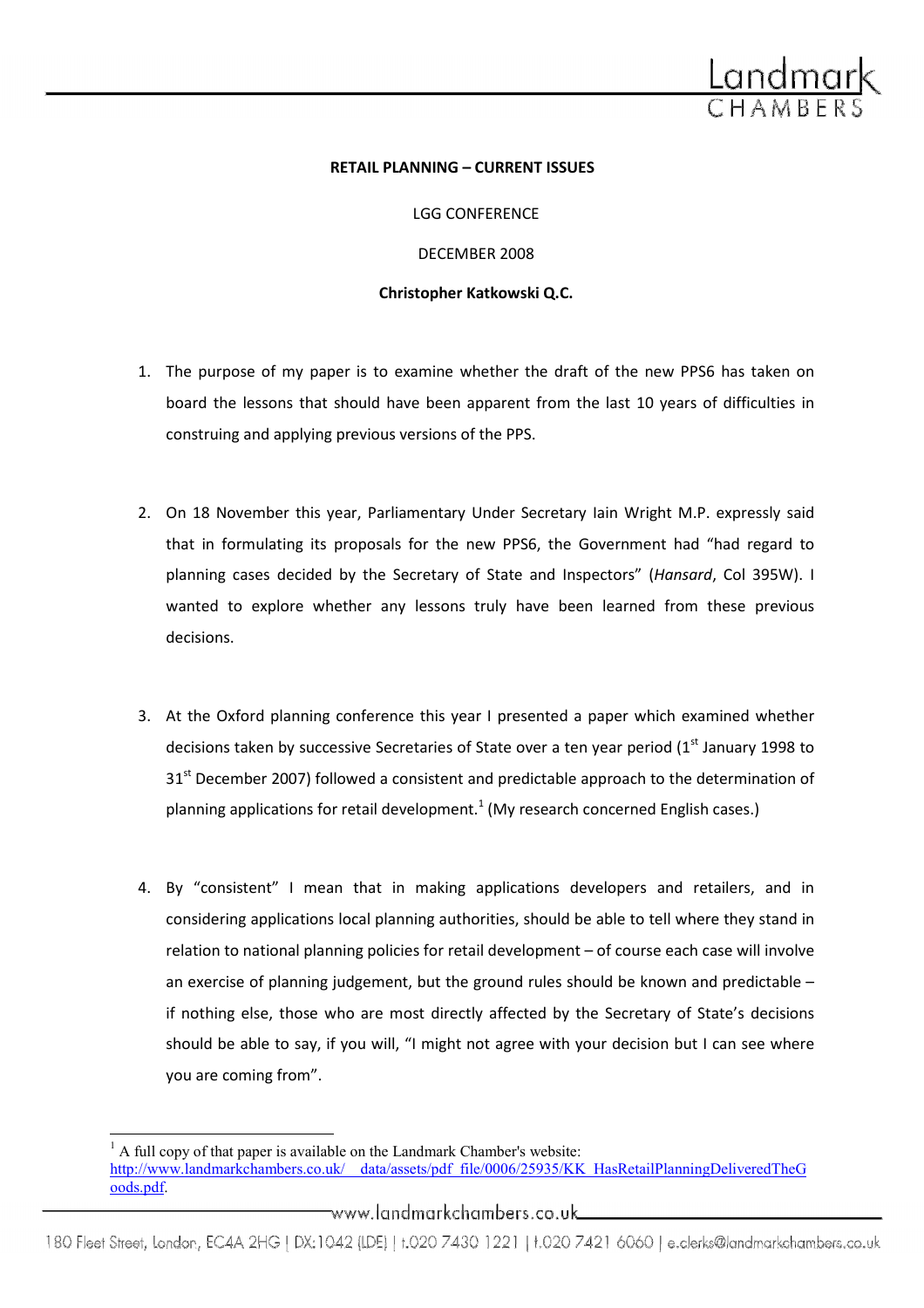

#### Has the interpretation and application of the need test been consistent and predictable?

5. Over most of the ten years that I reviewed it is fair to say that no-one can have been left in any doubt that the demonstration of need was seen by the Secretary of State as a fundamental pre-requisite to the grant of a planning permission. One might not agree that the test is a sensible hurdle to erect – why should retailers have to prove need when in the main most other forms of development are not required to do so? – but retailers knew how much significance the Secretary of State attached to the issue. That the test was seen as fundamental does however mean that it can only have been right to expect a consistent interpretation and application of it at the highest level of decision making by the author of the very test in question. Unfortunately this is where the decisions see-sawed over time, with a lack of clarity about what constituted quantitative and what constituted qualitative need. Perhaps the best example of inconsistency is the treatment of the potential benefits of particular forms – or formats – of retailing. So my verdict on the test of need is that following the Caborn Statement we all knew it was there but the Secretary of State was far from consistent and predictable in its interpretation and application.

#### Has the interpretation and application of the sequential test been consistent and predictable?

13. As with the need test, over the ten years that I reviewed it is fair to say that no-one can have been left in any doubt that the sequential test was seen by the Secretary of State as an important part of retail planning policy – retailers knew how much significance the Secretary of State attached to the issue. However, once again, the significance of the test surely means that those who were affected by it were entitled to expect a consistent interpretation and application by its author. The decisions do show a general trend until towards the end of the period in question of increasingly onerous demands concerning flexibility. This is particularly evident in the decisions which discussed disaggregation. However it was never really clear quite how far a retailer had to go in pursuing this theory – the decisions lurched around with various new sub-sets of the theory appearing and disappearing over time. So my verdict on the sequential test is similar to the view I expressed earlier concerning the need test - we all knew it was there but the Secretary of State was far from consistent and predictable in its interpretation and application.

\_www.landmarkchambers.co.uk\_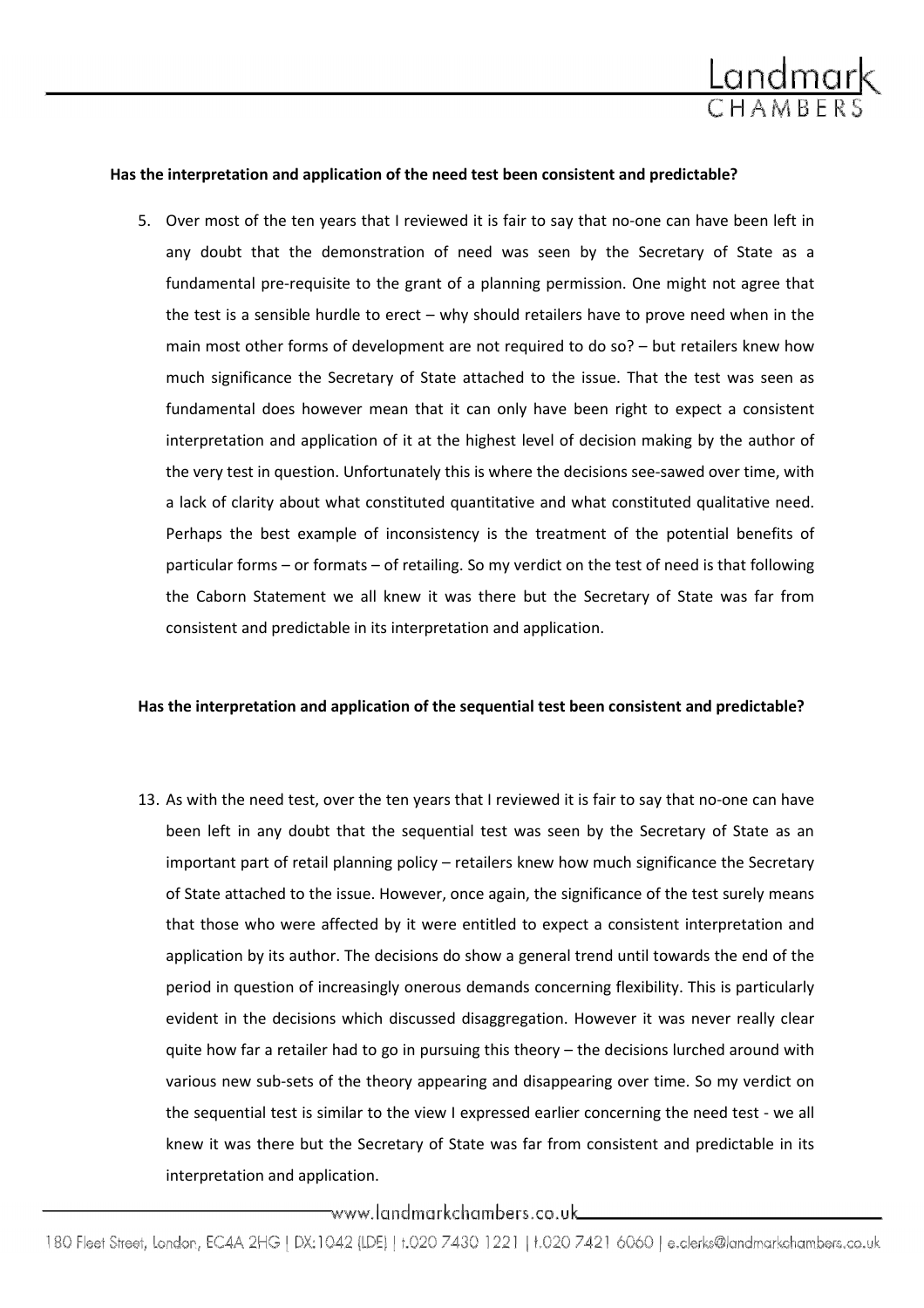

Has the interpretation and application of the retail impact test been consistent and predictable?

14. I consider that the Secretary of State has been both consistent and predictable in the interpretation and application of the retail impact test over the ten years in question. There is little of note in the decisions because this is a well understood area of retail planning – the test has been in place in some shape or form for decades. I suspect that things would have been different had an enhancement test been maintained.

# So has retail planning policy delivered the goods?

- 17. My overall conclusion is that the Secretary of State's decisions over the last ten years in dealing with retail planning cases have been consistent, and as predictable as matters of planning judgment can be, by and large in dealing with the test of retail impact, but inconsistent and unpredictable in dealing with quite what comprises quantitative and qualitative need, and never clear and consistent about how far a retailer was expected to go in order to satisfy the theory of disaggregation.
- 18. My own personal view drawn from reading nearly two hundred decisions and accompanying inspectors' reports issued over the last ten years is that the lack of consistency and predictability in relation to aspects of the need test is due to the test being, to use the current Secretary of States's word, "dysfunctional" in the first place. Perhaps the lack of clarity concerning the theory of disaggregation is due to a similar reason.

#### The new draft PPS6: Lessons learned?

www.landmarkchambers.co.uk\_\_\_\_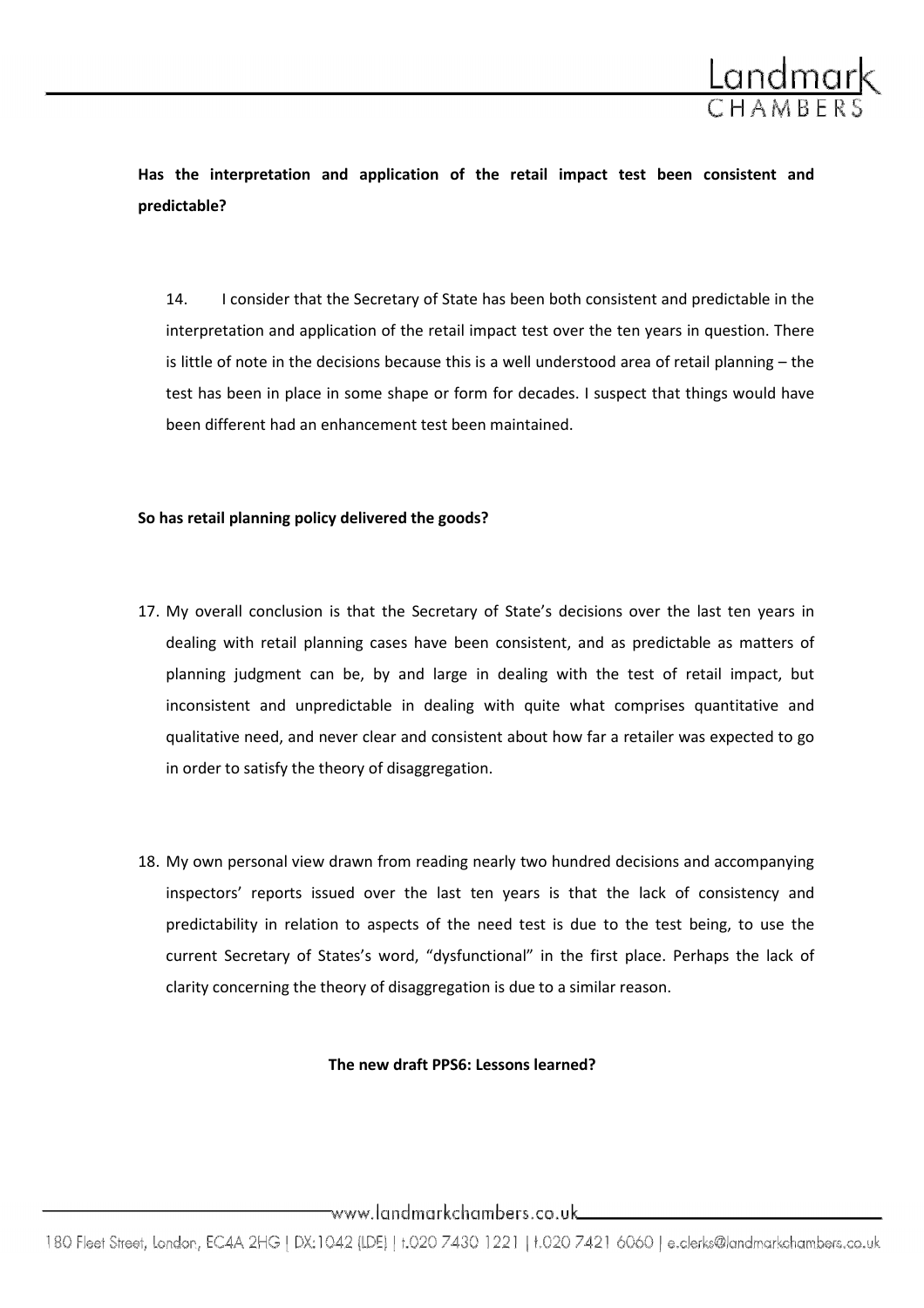

- 19. At the time of writing, the new PPS6 is still at the consultation draft stage (the consultation closed on 3 October 2008). The revisions to PPS6 are expected to take effect in spring 2009 (see Hansard, 18 November 2008, Col 395W).
- 20. In formulating its proposals the Government has also taken account of a number of studies, particularly: "The Merry Hill Impact Study" (DoE, 1993); "The Impact of Large Foodstores on Market Towns and District Centres" (DETR, 1998); and its research into "The Policy Evaluation of the Effectiveness of PPG6" (ODPM, 2004). It has also drawn on a number of other reports, including: (1) "The Smaller Towns Report", published by the British Council of Shopping Centres in 2004; and (2) "Town Centre and Retailing Methodologies", published by One Scotland in 2007.

# The changes to the Need test: Plan-making stage

- 21. The need test is retained at the plan making stage. Significantly the new draft removes the greater emphasis which was previously placed on quantitative need for additional floor space. This reverses the McNulty Statement (April 2003) and should be welcomed because it is clear from my survey of the decided cases that Inspectors and Secretaries of State had great difficulty in deciding what precisely constituted quantitative need and what constituted qualitative need.
- 22. The new draft also makes clear that in assessing quantitative need, regard must be had to relevant market information and economic data. There is no longer a requirement for an assessment of need to provide sufficient information on which to base strategic choices about where growth should be accommodated and how it can be used most effectively to strengthen or regenerate existing centres, and to address deficiencies in the existing network of centres.
- 23. The alterations can be seen tracked in the extracts below (deletions are in *italics* and new text is underlined):

www.landmarkchambers.co.uk\_\_\_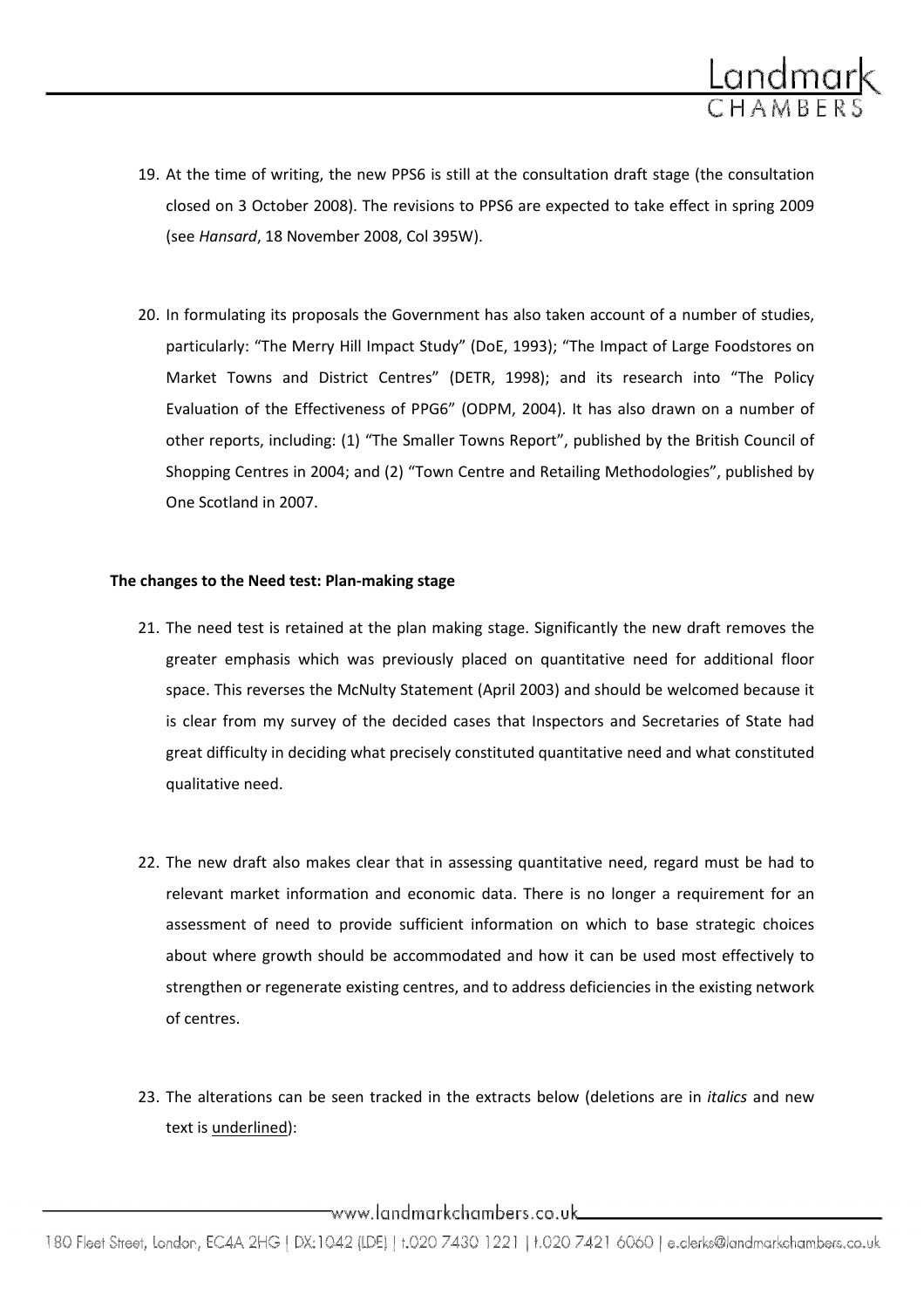# Retail and Leisure



# Quantitative Need

2.34 In assessing quantitative need for additional development when preparing its development plan documents, a local planning authority should assess the likely future demand for additional retail and leisure floorspace, having regard to relevant market information and economic data, including a realistic assessment of:

-existing and forecast population levels;

-forecast expenditure for specific classes of goods to be sold, within the broad

categories of comparison and convenience goods and for main leisure sectors; and

-for retail development, forecast improvements in productivity in the use of

floorspace.

Such an assessment should provide sufficient information on which to base strategic choices about where growth should be accommodated and how it can be used most effectively to strengthen or regenerate existing centres, and to address deficiencies in the existing network of centres.

# The changes to the Need test: Application stage

24. At the application stage, the need test is removed entirely. Only the following considerations should be taken into account by local planning authorities in determining planning applications for all proposals relating to main town centre uses for new development; redevelopment of existing facilities; extensions to existing facilities, changes of use involving development; renewal of extant planning permissions, and applications to vary or remove existing planning conditions which would have the effect of creating additional floorspace or changing the range of goods sold; thereby changing the scale and/or character of development:

www.landmarkchambers.co.uk\_\_\_\_\_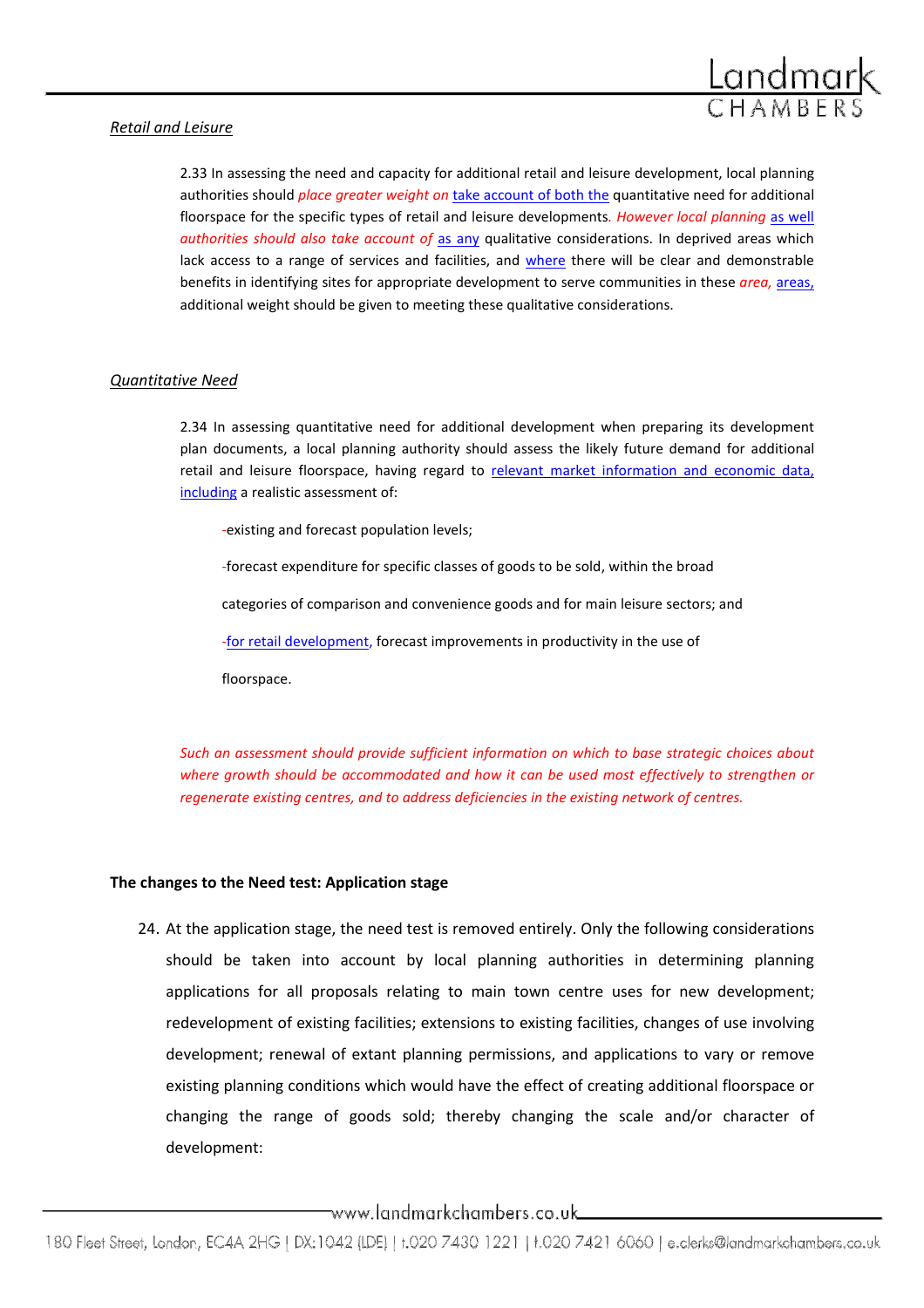

#### ASSESSING PROPOSED DEVELOPMENTS

3.3 The key considerations for identifying sites for allocation in development plan documents, as set out in Chapter 2, apply equally to the assessment of planning applications. This Chapter sets out only the additional detail relevant to the consideration of planning applications, and should be read in conjunction with Chapter 2.3.4 In the context of development control and subject to the policies set out below,Where planning applications are not in accordance with an up to date

development plan local *planning* authorities should require applicants to demonstrate:

a) the need for development (paragraphs 3.8–3.11);

b) that the development is of an appropriate scale (paragraph 3.12);

 $c$ )1. tThat there are no more central sites for which can accommodate the proposed development (pParagraphs 3.13–-3.19); and

 $d$ )2. tThat there are no unacceptable impacts arising from the proposed development, including on existing centres (paragraphs 3.20–3.23); and

e) that locations are accessible (paragraphs 3.24–3.27 Paragraphs 3.19a-3.19i).

3.5 Subject to the policies set out below, local planning authorities should assess planning applications on the basis of the above two key considerations and the evidence presented. As a general rule, the development should satisfy all both these considerations. In making their decision, local planning authorities should also consider relevant local issues and other material considerations.

25. This is an extremely positive change. It was anomalous that retailers should have to prove need when in the main most other forms of development are not required to do so. The decisions applying the need test over the ten-year period which I studied were at times wildly inconsistent and it is difficult to disagree with Secretary of State Hazel Blear's description of the test as "dysfunctional". First, there were evidential problems. Early in my survey period we find the Secretary of State refusing an application for an out of centre Tesco superstore in Hull (15/12/98) on the basis of a conclusion that there was a net deficit of available expenditure to support the proposed new store, with the inspector bemoaning the "computational jungles" that he had been faced with. Five years later (Tesco Stafford 29/9/03) the Secretary of State was concerned that "evidence presented on need is becoming increasingly and unnecessarily complicated".

www.landmarkchambers.co.uk\_\_\_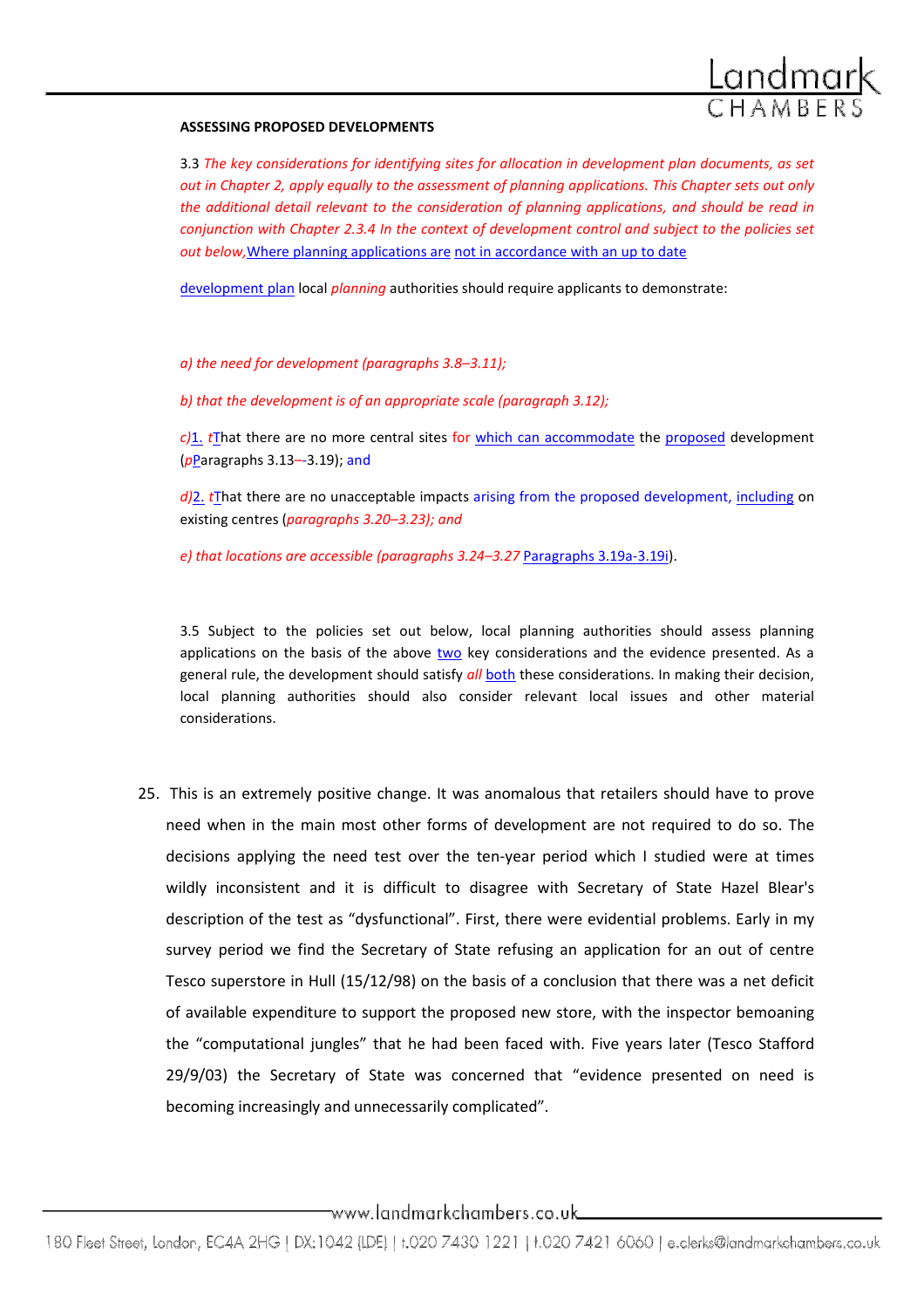

- 26. Secondly, opinion varied as to whether clawing back expenditure leaking from a catchment area constituted need. Early in the survey period, in deciding to grant permission for an out of centre retail warehouse development in Hereford (19/10/98) the Secretary of State concluded that the stemming of expenditure leakage from the catchment area constituted a "real need". By the time of the Bell Green (Lewisham) decision (29/10/03) arresting leakage was seen as a type of qualitative need although in permitting an out of centre Safeway extension in Hinckley (22/6/04) the Secretary of State indicated that "whilst reducing the need to travel is an aim of PPG6, it does not override the priority of providing comparison retailing in existing centres." The wheel turned again and the next month (29/7/04) the Secretary of State accepted that arresting leakage can constitute quantitative need and residents being able to shop without travelling outside their catchment area, a qualitative need in a decision permitting an extension to the Peel Retail Park in Washington. Come the Haden Way Birmingham decision (14/2/06) clawback was considered to be an indicator of both quantitative and qualitative need.
- 27. Thirdly, there was inconsistency in the treatment of the potential benefits of particular forms, or formats, of retailing. Following the McNulty Statement in April 2003, a host of decisions concerning retail warehouse and similar insisted upon need being assessed for comparison goods, and not some or other category of goods such as "bulky goods": see for example Aylesbury (8/9/03); Kendal (17/9/03) – it became customary for the Secretary of State to include a passage in decision letters making the point. In the Bell Green (Lewisham) decision (29/10/03) the Secretary of State explained that he did "not consider that bulky goods is a category that should be assessed in its own right"; need should be defined either for convenience or comparison goods. But later on it became acceptable to assess the need for DIY goods rather than the far broader comparison goods (see the B&Q Warehouse store Swindon decision 28/10/05).
- 28. Although the removal of the need to test at the application stage is a beneficial change, it is too early to say whether need arguments will disappear entirely. This is because it is not clear whether the new impact assessment embraces the need to assess capacity. Applicants may still wish to demonstrate that issues of need have been addressed as part of the wideranging assessment of impacts.

\_www.landmarkchambers.co.uk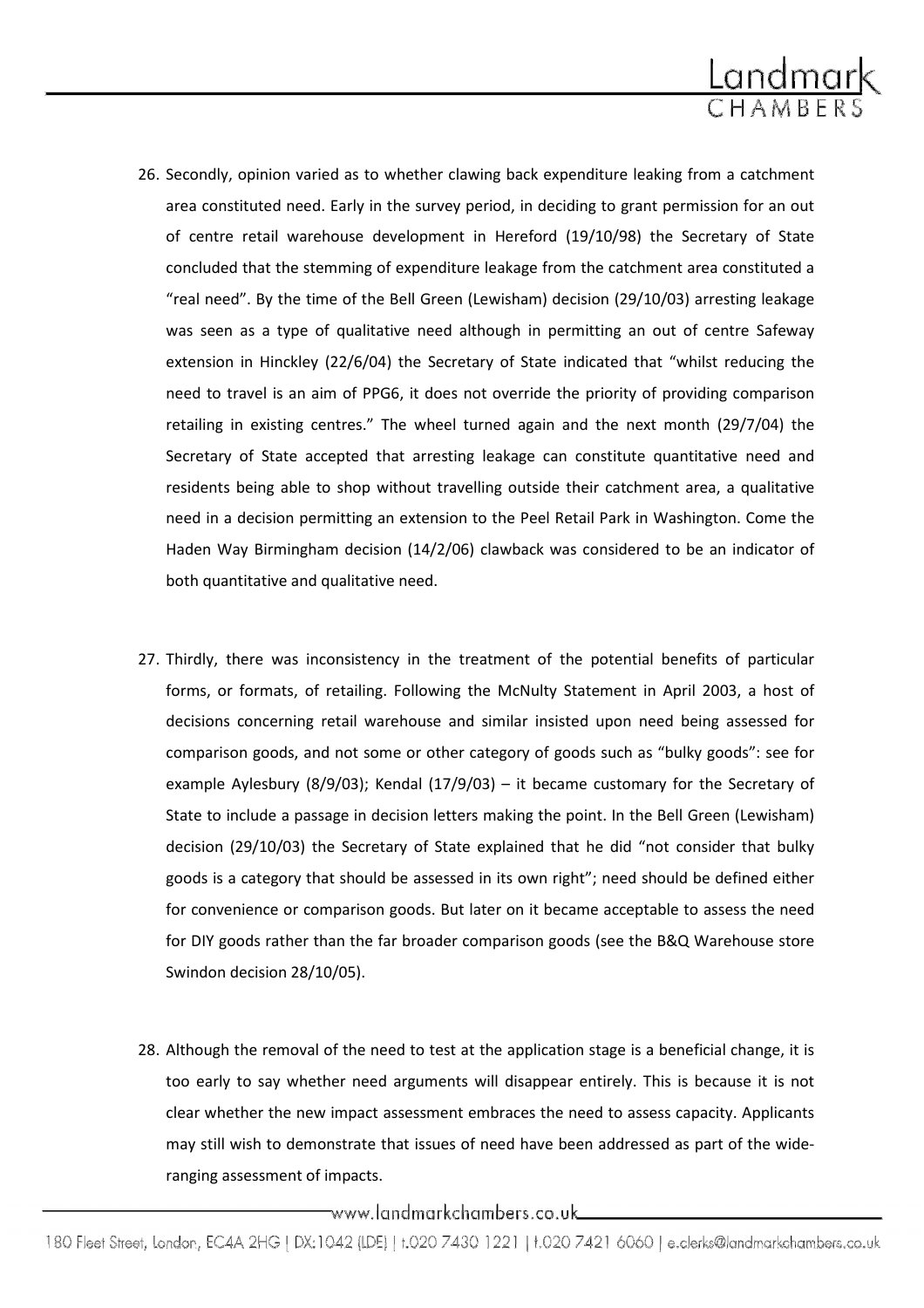

#### The Sequential test: Application stage

29. There are no changes made at the plan-making stage, but several amendments relating to the application stage. The amended test reads as follows:

3.14 In selecting sites, all options in the centre should be thoroughly assessed before less central sites are considered. Where a development plan is out of date and it can be demonstrated that there are no town centre sites to accommodate a proposed development, proposals in edge of centre locations which are well connected to the centre by means of easy pedestrian access should be considered favourably under the sequential approach unless there are significant adverse impacts on the town centre, taking account of local circumstances. The order for site assessment is set out in paragraph 2.44…

3.16 The purpose of this This exercise is aims to explore the possibility of enabling the whether development to would fit onto more central sites by reducing the footprint of the proposal...

3.17 As part of this exercise it is important to explore whether specific parts of a development could be operated from separate, sequentially preferable, sites. For retail and leisure proposals in edge-ofcentre or out-of-centre locations which comprise a group of retail and/or leisure units, such as a retail park, leisure park or shopping centre, the applicant should consider the degree to which the constituent units within the proposal could be accommodated on more centrally-located sites in accordance with the objectives and policies in this policy statement.

30. The reform of the sequential test is disappointing. The most obvious candidate for reform was the concept of disaggregation in the application of the sequential test. Many of the decisions during the ten years discussed the Secretary of State's expectation that in applying the sequential test retailers were expected to be flexible concerning the scale, format and design of proposals so as to ensure that more central locations were not dismissed too readily, and should consider disaggregating their proposals. Early examples of this approach are: the Secretary of State's decision to refuse a retail warehouse park at Northbrook College in Worthing (23/11/98) pointing out that "flexibility …means that …retailers should consider whether their proposed development could be accommodated in a town centre, in whole or in part, by altering the format, design and scale of their scheme", and the Secretary of State's decision to refuse an out of centre retail warehouse park (including a B&Q) at Trafford Park (16/12/98) on the basis that the required degree of flexibility had not been shown in

-www.landmarkchambers.co.uk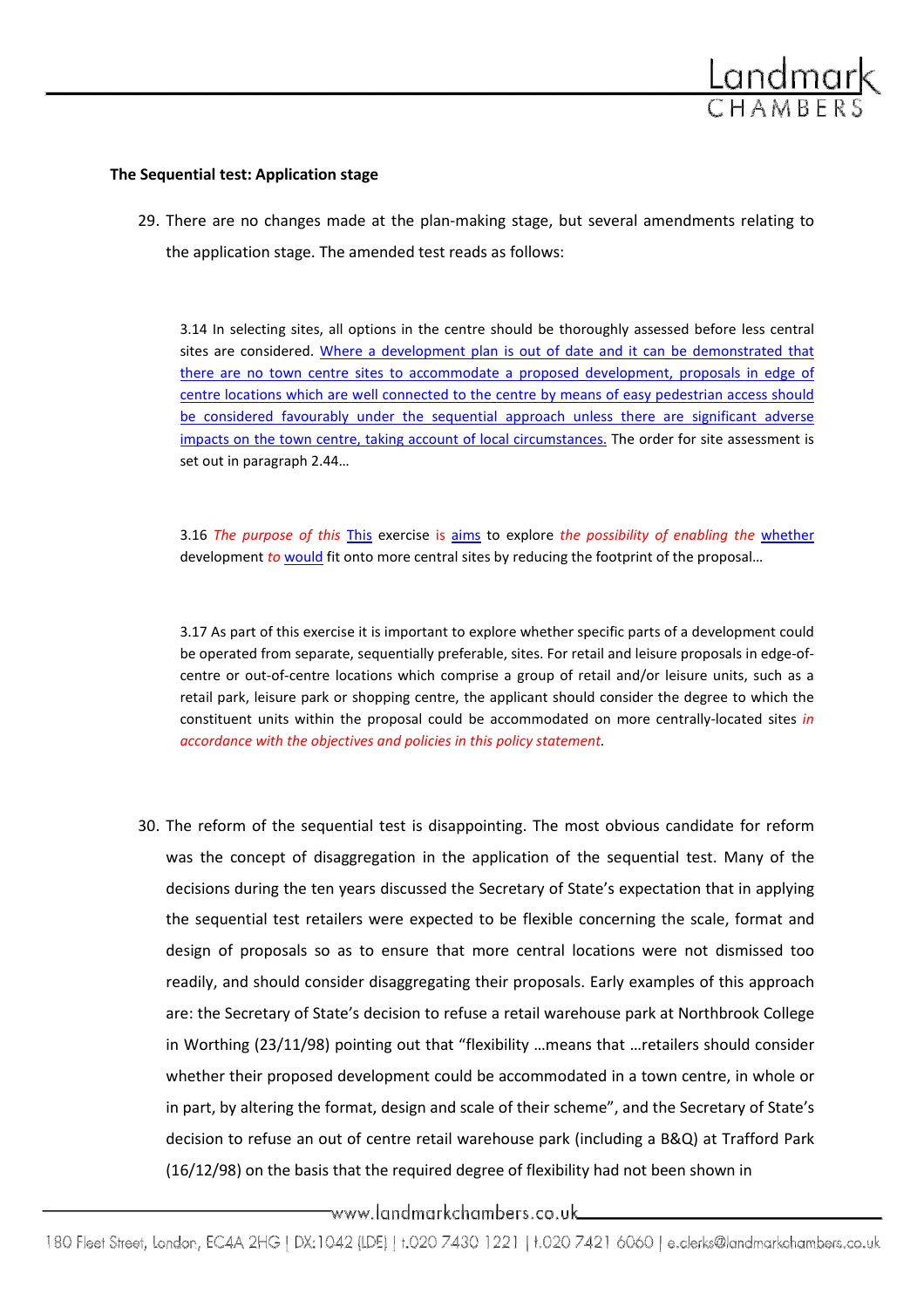

considering "disaggregated or more modest schemes". The demands of flexibility and disaggregation grew ever greater until towards the end of the survey period, but it was never sufficiently clear quite how far a retailer had to go in pursuing the disaggregation theory. It is deeply unsatisfactory that this highly problematic aspect of PS6 has not been rectified.

# The Retail Impact test

- 31. At the plan-making and application stages, a much more complex set of issues have been introduced under the heading of the retail impact test. Impact is now declared to be a key consideration in determining the acceptability of a proposal. Impact assessments will have to be carried out for main town centre uses over 2500 m<sup>2</sup> gross floorspace which would be in an edge of centre or out of centre location. An assessment of impact may occasionally also be necessary for development of less than 2500 m<sup>2</sup> gross floorspace if it is likely to have a significant impact on a smaller town centre.
- 32. The new draft makes clear that both positive and negative impacts must be assessed. It also requires judgments about the extent of any impacts to be informed by the development plan where this is up to date, in particular whether development will promote or put a planned strategy at risk.
- 33. The five "key impact considerations" are outlined in the draft PPS: first, how the proposal relates to the development plan for the area; secondly, the impact on existing, committed and planned public and private investment in a centre or centres in the area; thirdly whether a proposal which is in or on the edge of a town centre is of an appropriate scale in terms of gross floorspace, in relation to the size and role of centre and its catchment; fourthly, in the context of retail or leisure proposals, whether there will be an impact on in-centre trade/turnover; finally the extent to which the proposal will promote or undermine town centre vitality and viability, including local consumer choice and retail diversity in terms of the range type and quality of goods.
- 34. In my survey of previous decisions on the retail impact test I found that the Secretary of State had been both consistent and predictable in the interpretation and application of the

www.landmarkchambers.co.uk...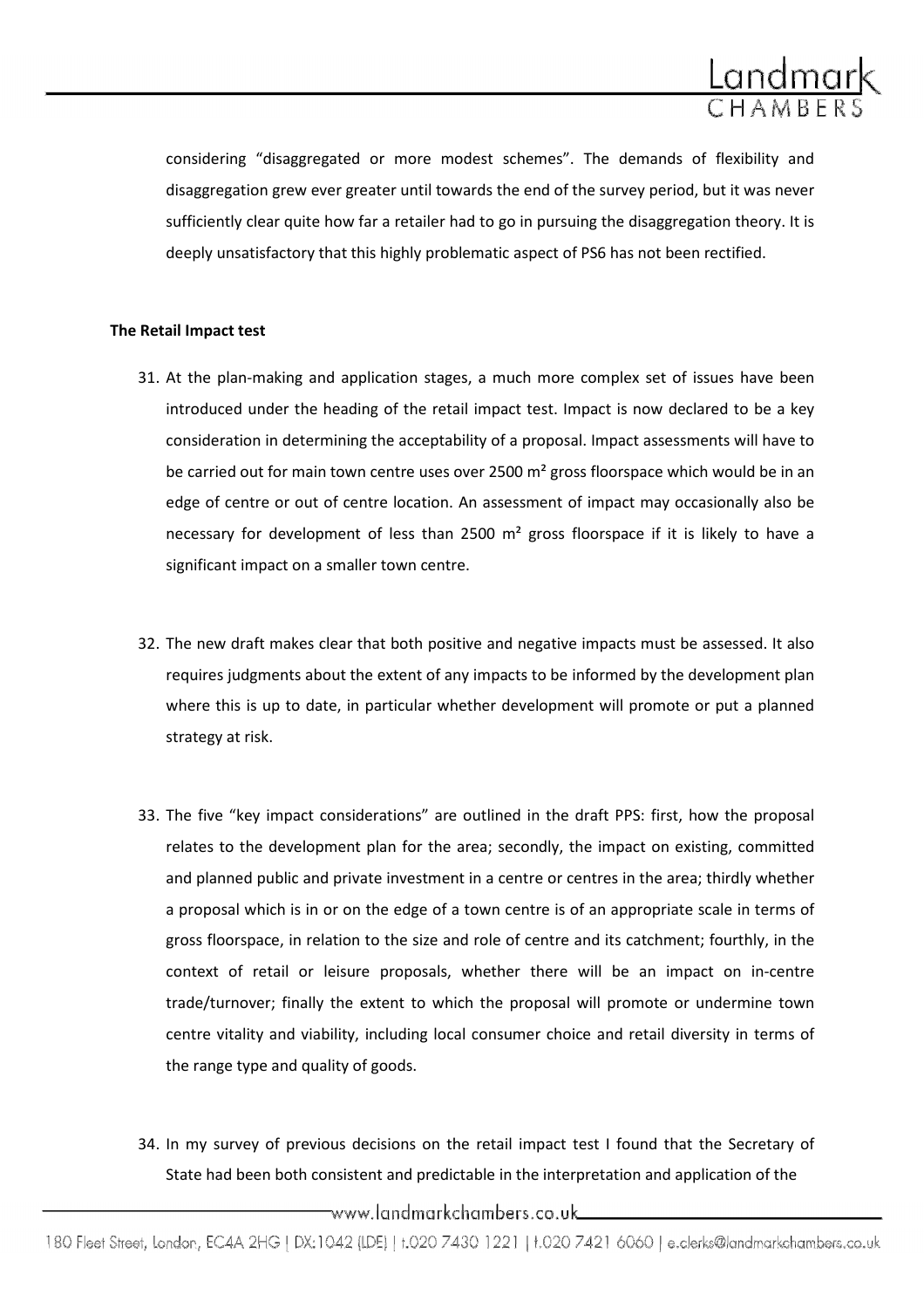

test. The test was well-established and well understood. It is foreseeable that there will be interpretation issues with the new impact test at least until it beds in. The more complex test is likely to have a significant effect on local authority resources and many local authorities will have to employ specialist consultants with the necessary expertise and skill to assess and evaluate impact assessments under the new approach.

- 35. Iain Wright has explained the Government's intention behind the amended impact test (Hansard, 18 November Col 396W). He said that "Our proposed new impact test will also provide a more effective way of assessing the impact of unplanned proposals outside town centres by requiring applicants for such proposals to assess the extent to which a proposal will promote or undermine town centre vitality and viability, including the impact on local consumer choice and retail diversity in terms of the range, type and quality of goods". As I have indicated above, this likely to be seen as an invitation for developers to present detailed evidence on need notwithstanding the abolition of the need test.
- 36. The following additions are made to the assessment of impact:

2.48 The assessment of the impact of particular policy choices and site allocations will be critical to promoting the future vitality and viability of town centres. Making additional sites available for development may have both positive and negative impacts on existing centres. Positive benefits are likely to be strongest where additional development takes place in the centre, or by an expansion of the centre, followed by edge-of-centre sites where a development would be well connected to the centre and result in a significant number of linked trips and clawback expenditure. Where a site is proposed to be allocated in an edge-of-centre or out-of- centre location, local planning authorities should assess the impact that the potential development of the site would have on centres within the catchment of the potential development and take account of any wider economic, social and environmental impacts of such an allocation. Where the potential development of a site or sites proposed to be allocated in a centre would substantially increase the attraction of the centre and could have an impact on other centres, the impact on other centres will also need to be assessed. The impact considerations which should be taken into account when preparing development plans are set out at Paragraph 3.19a-3.19i.

# \_www.landmarkchambers.co.uk\_\_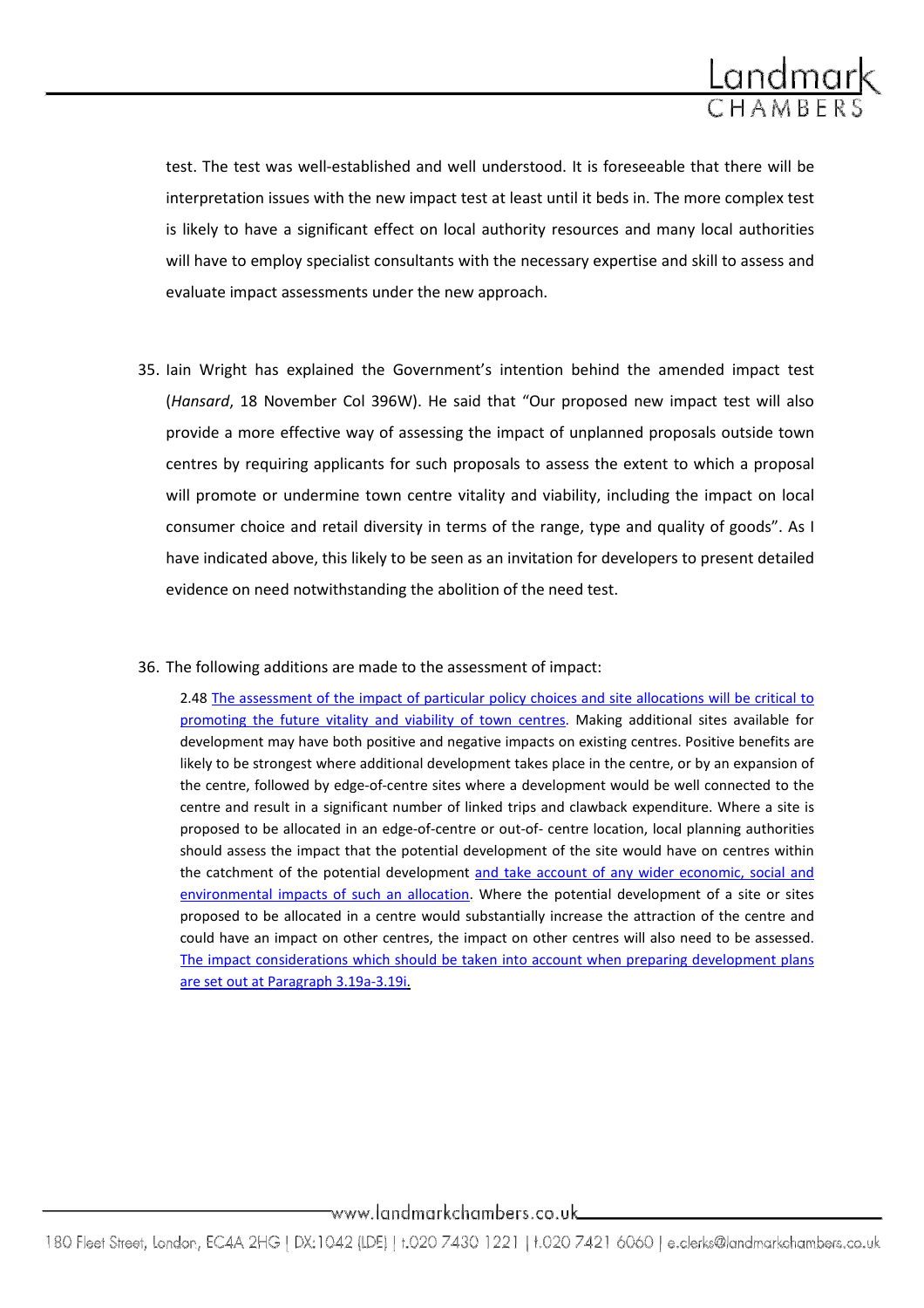

d) Assessing Impacts

3.20 19a The assessment of the impacts of a development will be a key consideration in

determining the acceptability of a proposal.

3.19b Impact assessments should be undertaken for any application for a main town centre use over 2,500 square metres gross floorspace which would be in an edge-of-centre or out-of-centre location and which is not in accordance with an up-to-date development plan strategy. Where a significant development in a centre, not in accordance with the development plan strategy, would substantially increase the attraction of the centre and could have an impact on other centres, the impact on other centres will also on other centres will also need to be assessed. An assessment of impact may occasionally also be necessary for development of less than 2,500 square metres gross floorspace if it is likely to have a significant impact on smaller town centres. In such cases a decision on whether an assessment will be needed will depend on the relative size and nature of the proposed development in relation to existing centres in the catchment. Applicants should discuss their proposals with the local planning authority as early as possible to determine whether an impact assessment is likely to be needed for their proposal.

3.219c In assessing sites proposals, local planning authorities should consider the impact any positive and negative impacts of the proposal on the vitality and viability of existing centres within the catchment area of the proposed development, *including* as well as any wider impacts arising from a proposal, taking account of the likely cumulative effect of recent permissions, developments under construction and completed developments. The identification of need does not necessarily indicate that there will be no negative impact.

3.22 In particular, local planning authorities should consider the impact of the development on the centre or centres likely to be affected, taking account of:

the extent to which the development would put at risk the spatial planning strategy for

3.19d Judgements about the extent of any impacts should be informed by the

development plan (where this is up to date), in particular whether it will promote or

put the plan's strategy at risk, taking account of the extent to which a proposal will

the area and the strategy for a particular alter a town centre or network of centres, or alter its's

www.landmarkchambers.co.uk\_\_\_\_\_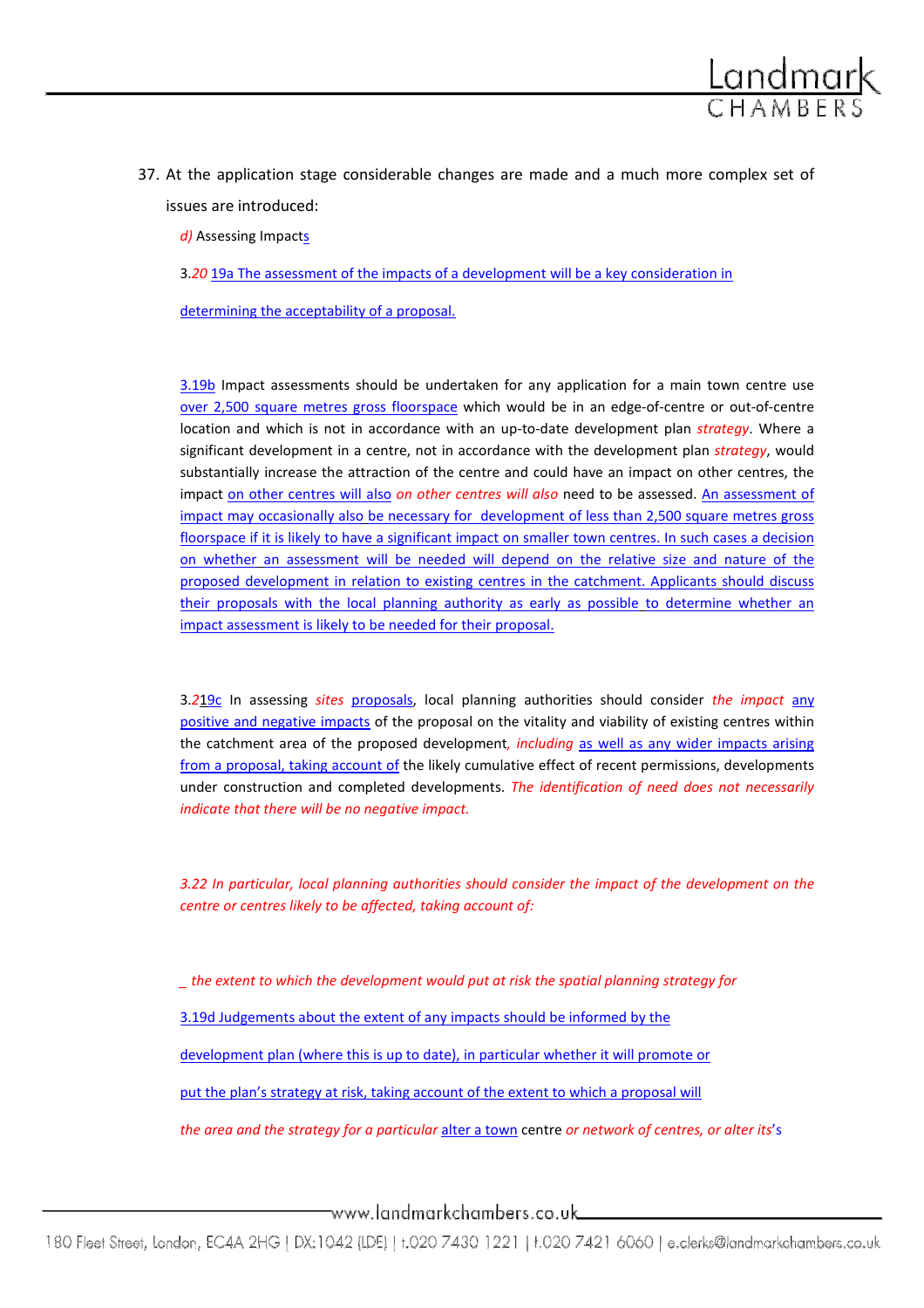

role in relation to the plan's hierarchy of centres and whether it will result in sites allocated in existing centres being developed in accordance with an up to date plan. Recent local assessments of the health of town centres, taking account of the vitality and viability indicators in Chapter 4 of this policy statement and any other published local information, will also be relevant.

3.19e Key town centre impact considerations, both positive and negative, will include:

(i) how the proposal relates to the development plan for the area;

\_ the likely effect on future (ii) the impact on existing, committed and planned public and/or

private sector investment needed to safeguard the in a centre or centres in the area;

vitality and viability of the centre or centres;

(iii) whether a proposal which is in or on the edge of a town centre is of an appropriate scale (in terms of gross floorspace), in relation to the size and role of the centre and its catchment, taking account of the considerations in Paragraph 2.41-2.43 of this policy statement;

(iv) in the context of a retail or leisure proposal, whether there will be an the likely impact of the proposed development on in-centre trade/turnover and on the vitality

and, taking account of current and future viability of existing centres within the catchment area of the proposed development and, where applicable, on the rural economy (an example of a positive impact might be if development results in clawback consumer expenditure from capacity in the surrounding catchment area); and

\_ changes to the range of services provided by centres that could be affected;

\_ likely impact on the number of vacant properties in the primary shopping area;

\_ potential changes to the quality, attractiveness, physical condition and character of the centre or centres and to its role in the economic and social life of the community; and

\_ the implications of proposed leisure and entertainment uses for the evening and night time economy of the centre (see also paragraph 2.24).

(v) the extent to which the proposal will promote or undermine town centre vitality and viability, including local consumer choice and retail diversity in terms of the range, type and quality of goods.

www.landmarkchambers.co.uk\_\_\_\_\_\_\_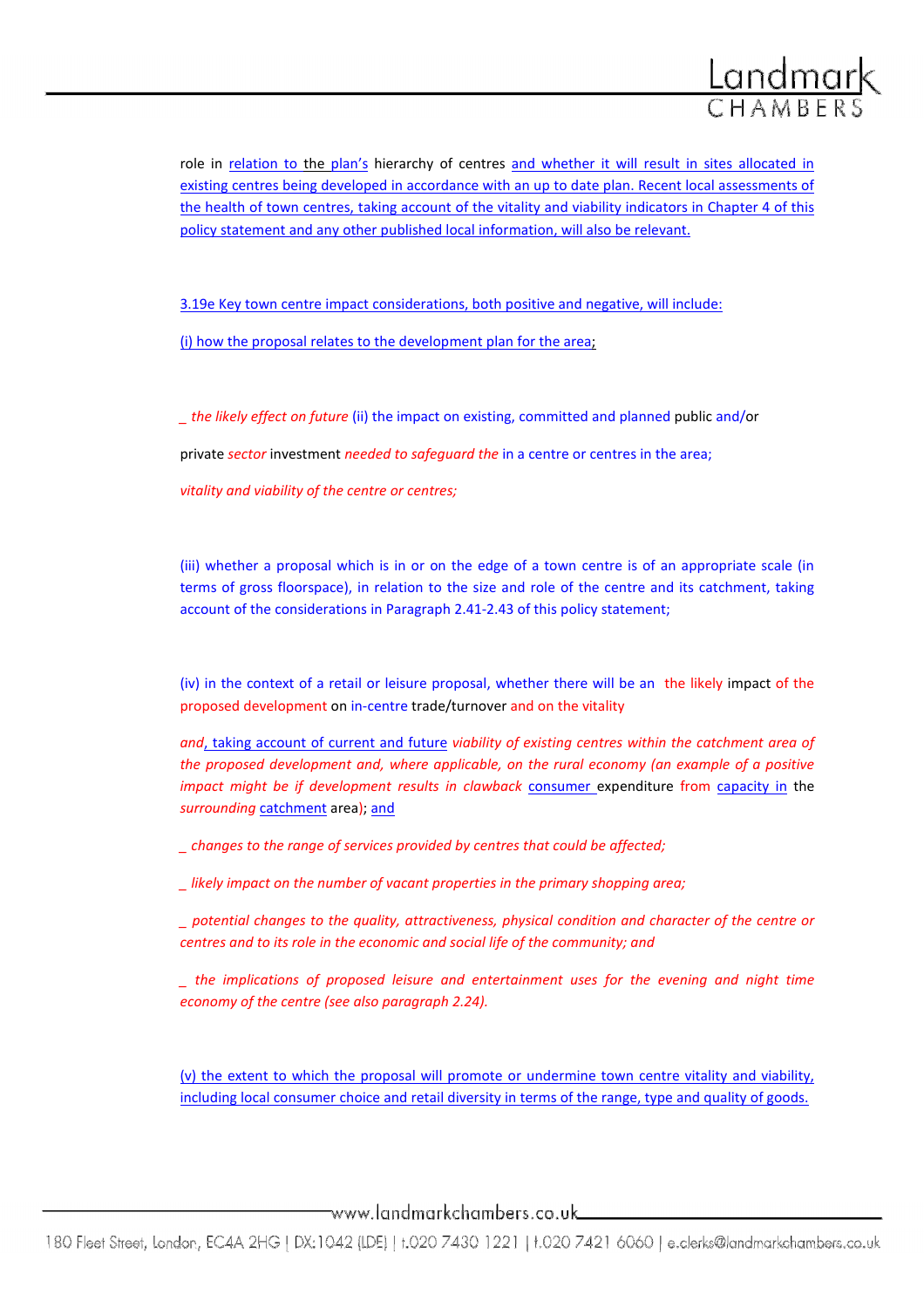

3.23 The level of detail and type of evidence and analysis required should be proportionate to

the scale and nature of the proposal. Impact assessments which address the issues in 3.19f

Where there is clear evidence that the proposal is likely to have a significant adverse impact on the town centre, taking into account the considerations in

Paragraph 3.22 above should be provided for all retail and leisure developments over 2,500 square metres gross floorspace, but they may occasionally be necessary for smaller developments, such as those likely to have a significant impact on smaller centres, depending on the relative size and nature of the development in relation to the centre.

Paragraph 3.19e, this will normally justify the refusal of planning permission. Where there are considered to be some adverse town centre impacts but these are likely to be outweighed by significant wider economic, social and environmental benefits arising from the proposal, taking account of the considerations in Paragraph 3.19g below, local authorities should consider such proposals favourably. Proposals which fail to secure a high quality and inclusive design which does not take the opportunities available for improving the character and quality of the area and the way it functions, or which fail to deliver wider sustainable development objectives7, in particular those on tackling climate change8, are unlikely to be acceptable in impact terms, irrespective of any wider benefits which may arise from a proposal or its location.

#### A footnote about competition

- 38. The Competition Commission ("CC") published its final report into the supply of groceries by retailers in the United Kingdom on 30 April 2008. In general the CC found that the groceries market is generally delivering a good deal for consumers. But it identified two principal areas of concern: first, that several grocery retailers have strong positions in a number of local markets which could lead to a poorer retail offer to the consumer. Secondly, the transfer of excessive risk and unexpected costs to suppliers through practices which the CC believes adversely impact on investment and innovation. The CC recommended to Government that a "brightline" Competition Test be adopted and introduced into the planning system to prevent the emergence of highly concentrated local markets in the future and prevent the strengthening of strong local markets in existing areas.
- 39. It is not clear at this stage what the government intends to do in relation to this recommendation. The draft PPS6 provides that one of the government objectives which needs to be taken into account in the context of the key objective (of promoting vitality and

\_www.landmarkchambers.co.uk